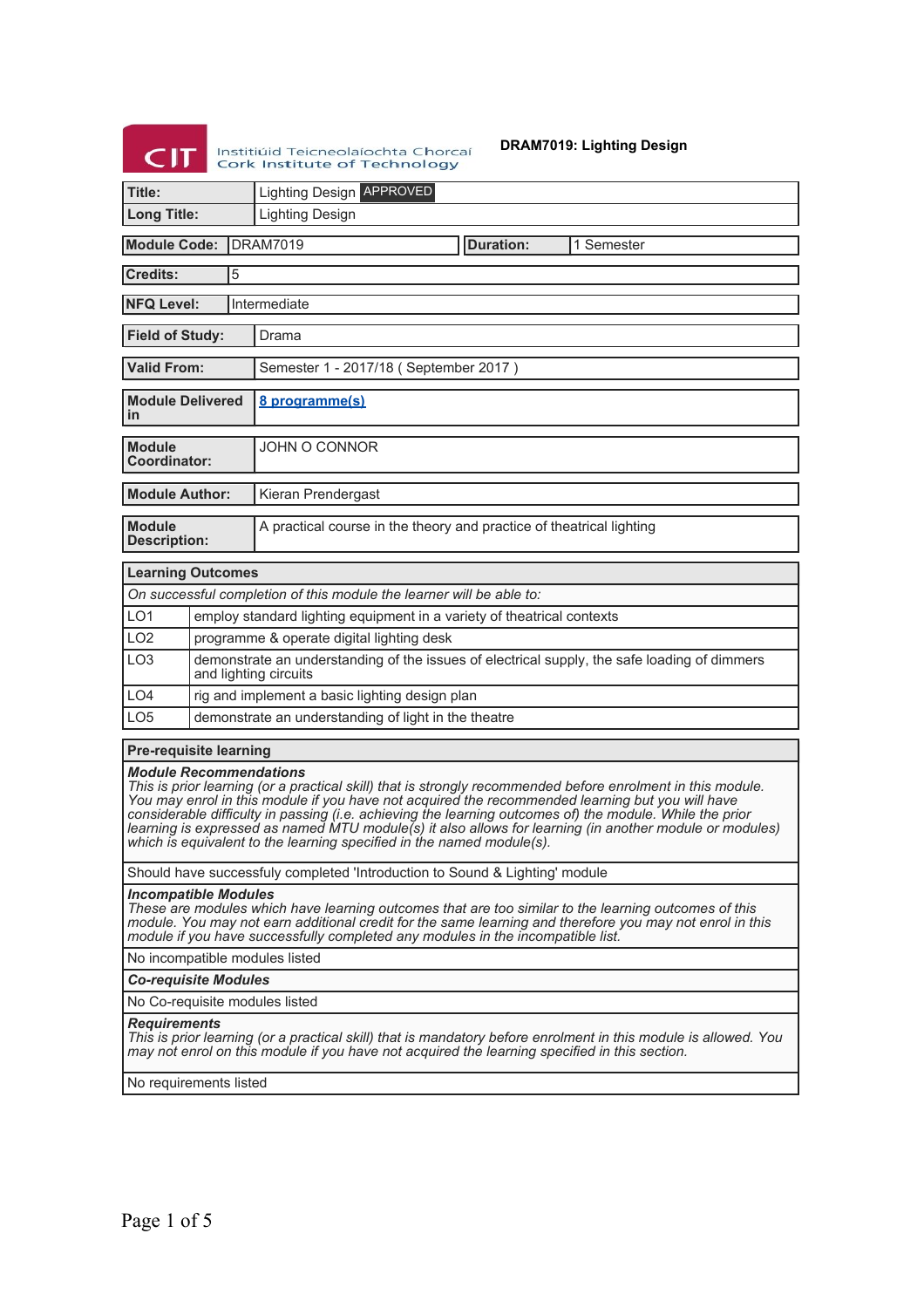

### **DRAM7019: Lighting Design**

# **Module Content & Assessment**

## **Indicative Content**

**Electrical Supply** Circuitry, Load, Cabling Procedure, Connectors and Safety

# **Lighting Desk**

Programming and operating the standard lighting desk

### **Lanterns & Lamps**

Function and deployment of different light units - Floods, Par Cans, Battens - Fresnels, Profiles, Special Effects, Moving Head

### **Light**

Colour, hard and soft lighting, shadow, angle, focus, levels, use of haze and smoke, special effects blacklight

#### **Documentation**

Technical drawing and interpretation and realisation of plans and elevations of lighting scenarios **Cues**

Cue 'up and down' time

| <b>Assessment Breakdown</b>        | $\frac{9}{6}$ |
|------------------------------------|---------------|
| l Course Work                      | $160.00\%$    |
| l End of Module Formal Examination | $140.00\%$    |

| <b>Course Work</b>               |                                                                                                |                      |         |                                  |  |
|----------------------------------|------------------------------------------------------------------------------------------------|----------------------|---------|----------------------------------|--|
| <b>Assessment Type</b>           | <b>Assessment Description</b>                                                                  | Outcome<br>addressed | l total | % of Assessment<br><i>I</i> Date |  |
| Project                          | Conceive and programme a basic lighting design<br>with focus notes, gel lists and cue synopsis | 1,4,5                | 30.0    | Week 10                          |  |
| l Practical/Skills<br>Evaluation | Continuous assessment of weekly practical work                                                 | 1,2,3,4,5            |         | 30.0 Every Week                  |  |

# **End of Module Formal Examination**

| Assessment Type | <b>Assessment Description</b>     | ' Outcome<br>l addressed | total | 1% of LAssessment<br>$1$ Date |
|-----------------|-----------------------------------|--------------------------|-------|-------------------------------|
| l Formal Exam   | End-of-Semester Final Examination | 3.4.5                    | 40.0  | I End-of-Semester             |

#### **Reassessment Requirement**

#### **Repeat the module**

*The assessment of this module is inextricably linked to the delivery. The student must reattend the module in its entirety in order to be reassessed.*

#### **The institute reserves the right to alter the nature and timings of assessment**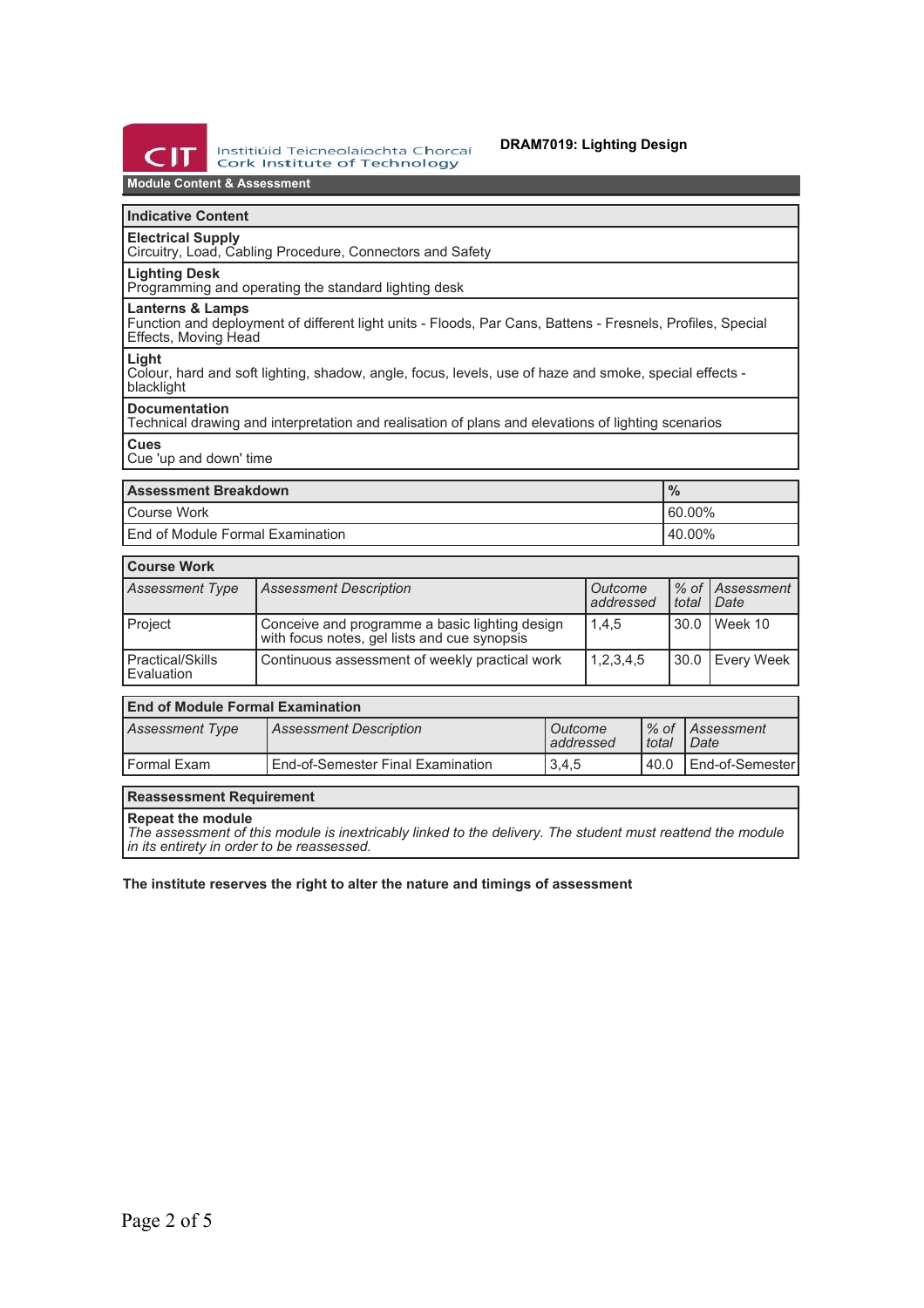

Institiúid Teicneolaíochta Chorcaí<br>Cork Institute of Technology

## **DRAM7019: Lighting Design**

**Module Workload**

| <b>Workload: Full Time</b>                       |                              |  |  |                     |                                          |
|--------------------------------------------------|------------------------------|--|--|---------------------|------------------------------------------|
| <b>Workload Type</b>                             | <b>Workload Description</b>  |  |  | Hours Frequency     | Average<br>Weekly<br>Learner<br>Workload |
| Lecture                                          | Theory of theatre lighting   |  |  | $1.0$ Every<br>Week | 1.00                                     |
| Lecturer-Supervised<br>Learning (Contact)        | Practical theatre session    |  |  | 2.0 Every<br>Week   | 2.00                                     |
| Independent & Directed<br>Learning (Non-contact) | Practice, study and research |  |  | 4.0 Every<br>Week   | 4.00                                     |
|                                                  |                              |  |  | <b>Total Hours</b>  | 7.00                                     |
| Total Weekly Learner Workload                    |                              |  |  |                     | 7.00                                     |
| Total Weekly Contact Hours                       |                              |  |  |                     | 3.00                                     |
| This module has no Part Time workload.           |                              |  |  |                     |                                          |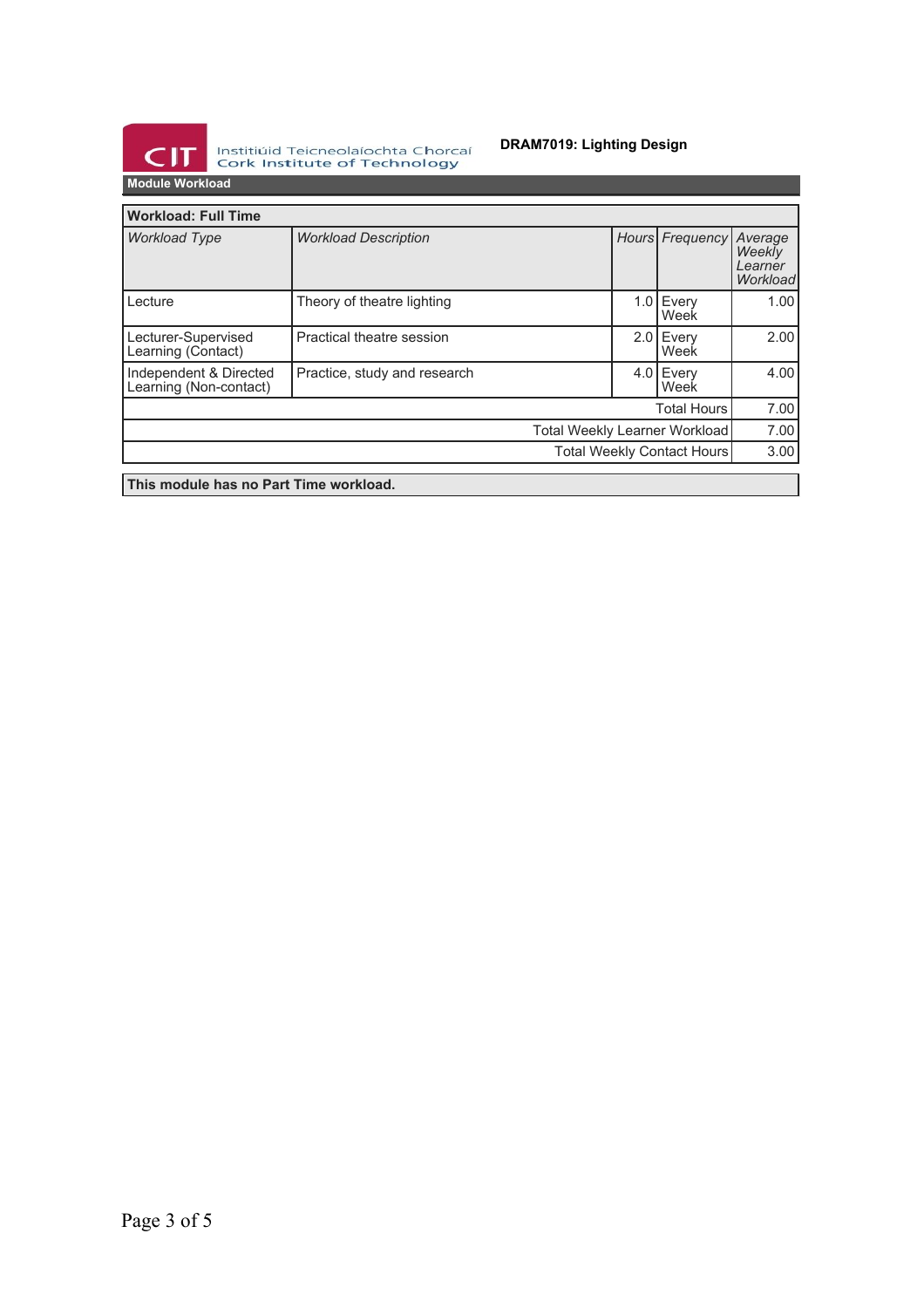**Module Resources**

*Recommended Book Resources*

**Fraser & Bennison 2007,** *The Handbook of Stage Lighting***, Crowood Press [ISBN: 1861268572]**

- **Richard Cadena 2006,** *Automated Lighting: The Art & Science of Moving Light***, Focal Press [ISBN: 0240807030]**
- **Lord Attenborough & Neil Fraser 1999,** *Stage Lighting Design: A Practical Guide***, Crowood Press [ISBN: 1861262485]**
- **Skip Mort 2015,** *Stage Lighting: On-the-Job Reference Tool***, 2nd Ed., Bloomsbury Methuen [ISBN: 1474212700]**

*Supplementary Book Resources*

**Monona Rossol 2001,** *The Health & Safety Guide for Film, TV and Theater***, Allworth Press US [ISBN: 1581150717]**

*This module does not have any article/paper resources*

*This module does not have any other resources*